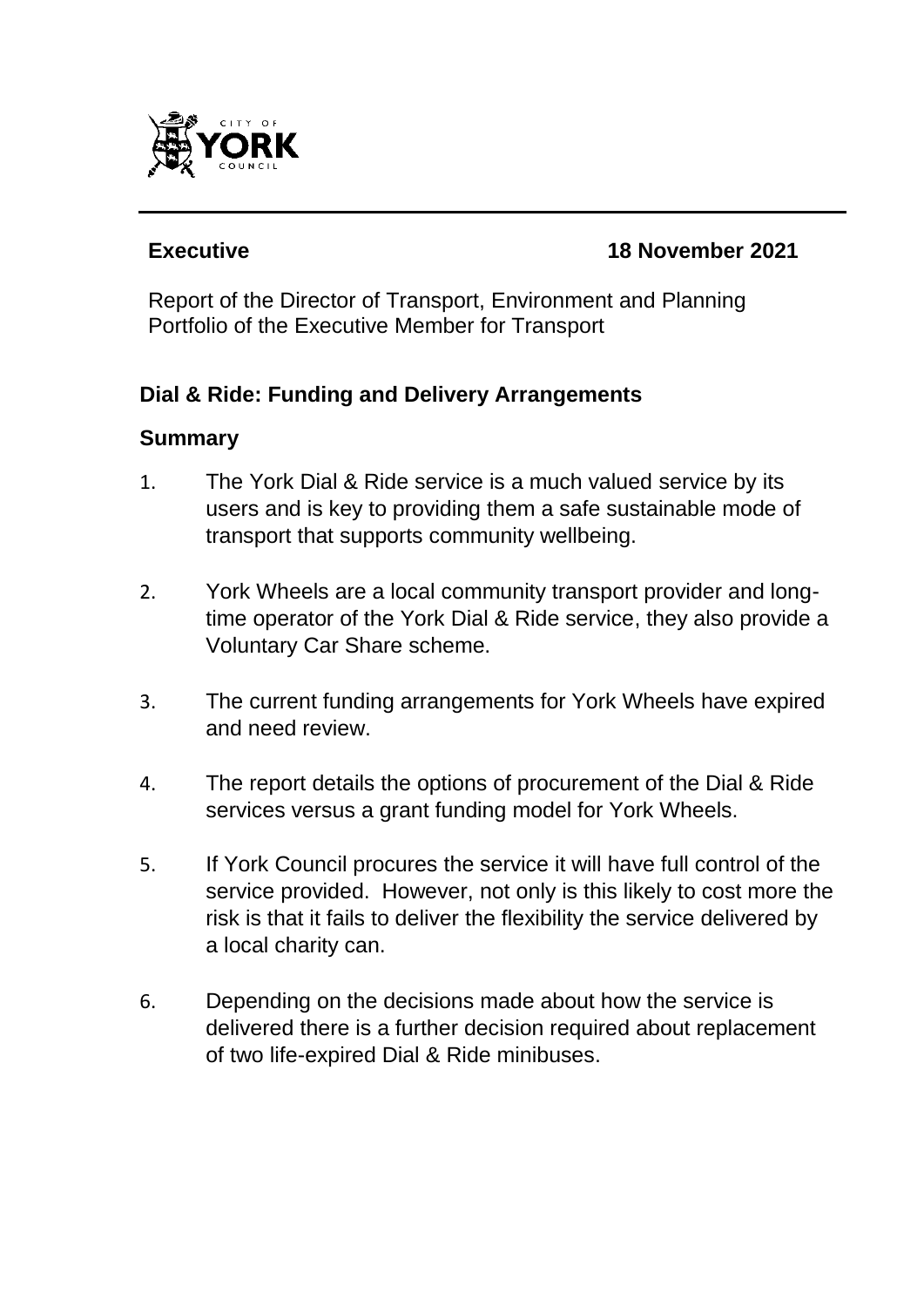#### **Recommendations**

- 7. The Executive are asked to:
	- Delegate to Corporate Director of Place in consultation with the S.151 Officer and Director of Governance authority to enter into a grant funding model with York Wheels for the Dial & Ride Service.

*Reason: To ensure that local community transport services continue to operate at full strength on a stable financial basis.*

 To authorise the grant funded replacement of two minibuses in compliance with current council fleet replacement policies.

*Reason: To ensure that the Dial & Ride service meets the highest reliability and safety standards going forward within the available budget.*

• To recognise the additional cost of the service going forward and note that this will be funded from Bus Service Operator Grant (BSOG)

*Reason: To ensure that new service is funded within available budgets*

• To authorise the Corporate Director of Place a to open discussions with York Wheels about how they may be able to support Blue Badge Holders with access to the City Centre up to the value of £50k.

*Reason: To ensure that the Dial & Ride is part of the solution to ensuring disabled access to the city centre in the future.*

# **Background**

8. Local community transport provider York Wheels has, for many years, operated the council's Dial & Ride service under a service level agreement. As a York-based not-for-profit charity, with a high level of volunteer support, York Wheels are ideally placed to operate the service in a manner which, in comparison to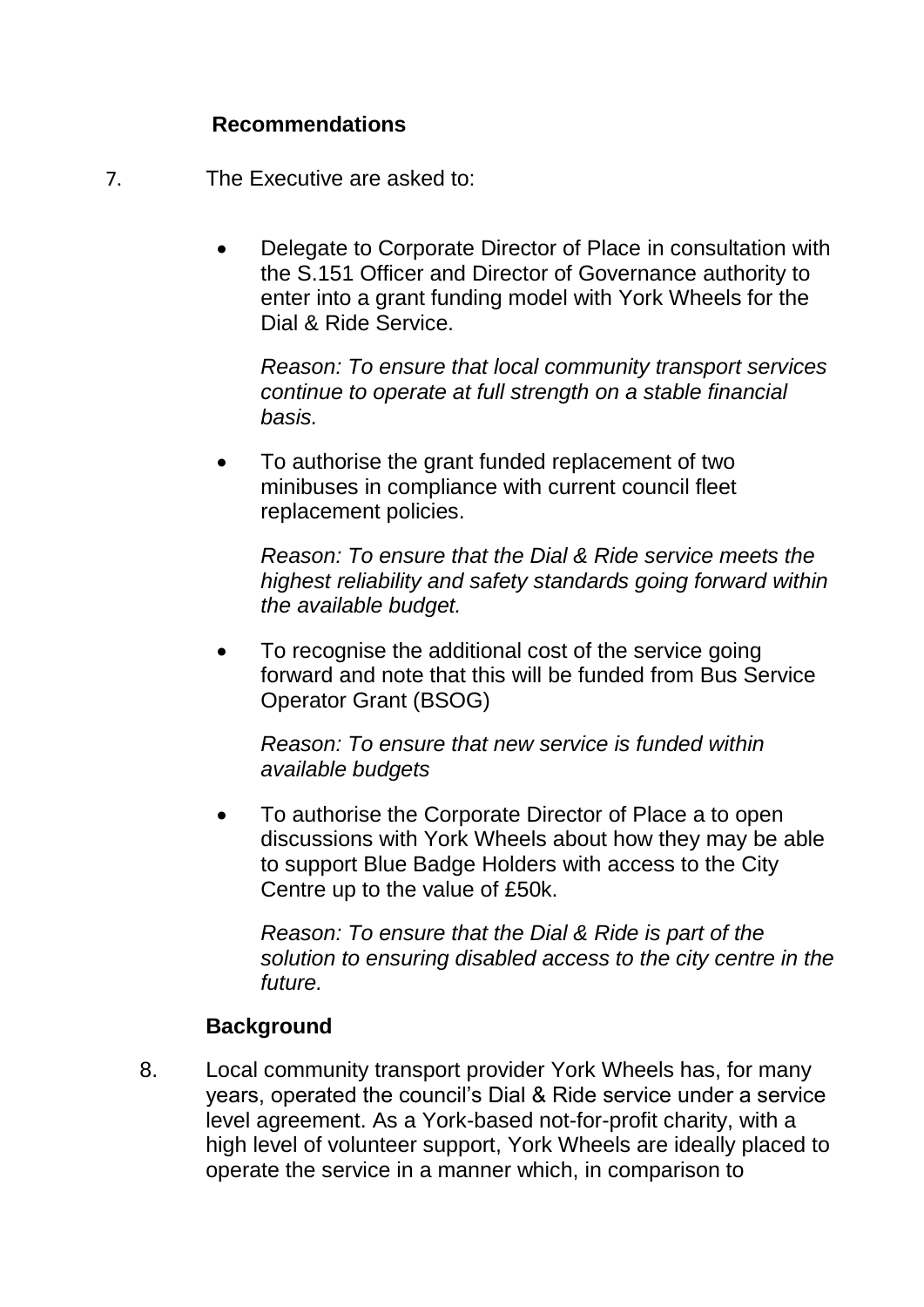alternatives, offers excellent value for money for the council and have a high level of understanding of local needs to travel through extensive links with the local community.

- 9. York Wheels utilise four accessible minibuses to provide the Dial & Ride service, which offers every older or disabled York resident the opportunity to make a return journey between their home address and the city centre, Askham Bar, Clifton Moor, Foss Islands, Foss Bank or Monks Cross shops once per week. Further information on the service can be found online at [itravelyork.info/dial-ride](https://www.itravelyork.info/dial-ride) and *[yorkwheels.org.uk](https://www.yorkwheels.org.uk/)*
- 10. Prior to the Covid outbreak in March 2020, approximately 5,000 return journeys per year were made on Dial & Ride services, with around 500 users of the service in total of which around 200 are regular users travelling at least twice per month.
- 11. Approximately 20,000 journeys per year were made on York Wheels' volunteer car scheme, with around 1,500 users in total.
- 12. During the early stages of the Covid pandemic, the Dial & Ride service ceased operation (between March and August 2020), although York Wheels made some use of the vehicles to provide urgent, non-emergency medical journeys. When the service resumed, bus capacities were limited in order to maintain social distancing. This restriction remained in place until August 2021.
- 13. Since the relaxation of most Covid restrictions, patronage has returned steadily during 2021, with passenger numbers reaching approximately half the 2019 figure by August. Face masks are still required to be worn on board.
- 14. Under current arrangements, the council owns and maintains three minibuses, exclusive use of which is granted to York Wheels who operate the council's Dial & Ride service using their own drivers and office admin staff. The vehicles are garaged and maintained by the council at Hazel Court depot. A fourth vehicle used to operate the service is fully-owned by York Wheels.
- 15. The formal service level agreement between City of York Council and York Wheels continues to roll on but requires annual review. The process of annual review is challenging and does not allow York Wheels to plan, therefore a longer term arrangement is in everyone's interests to safeguard the future of the service.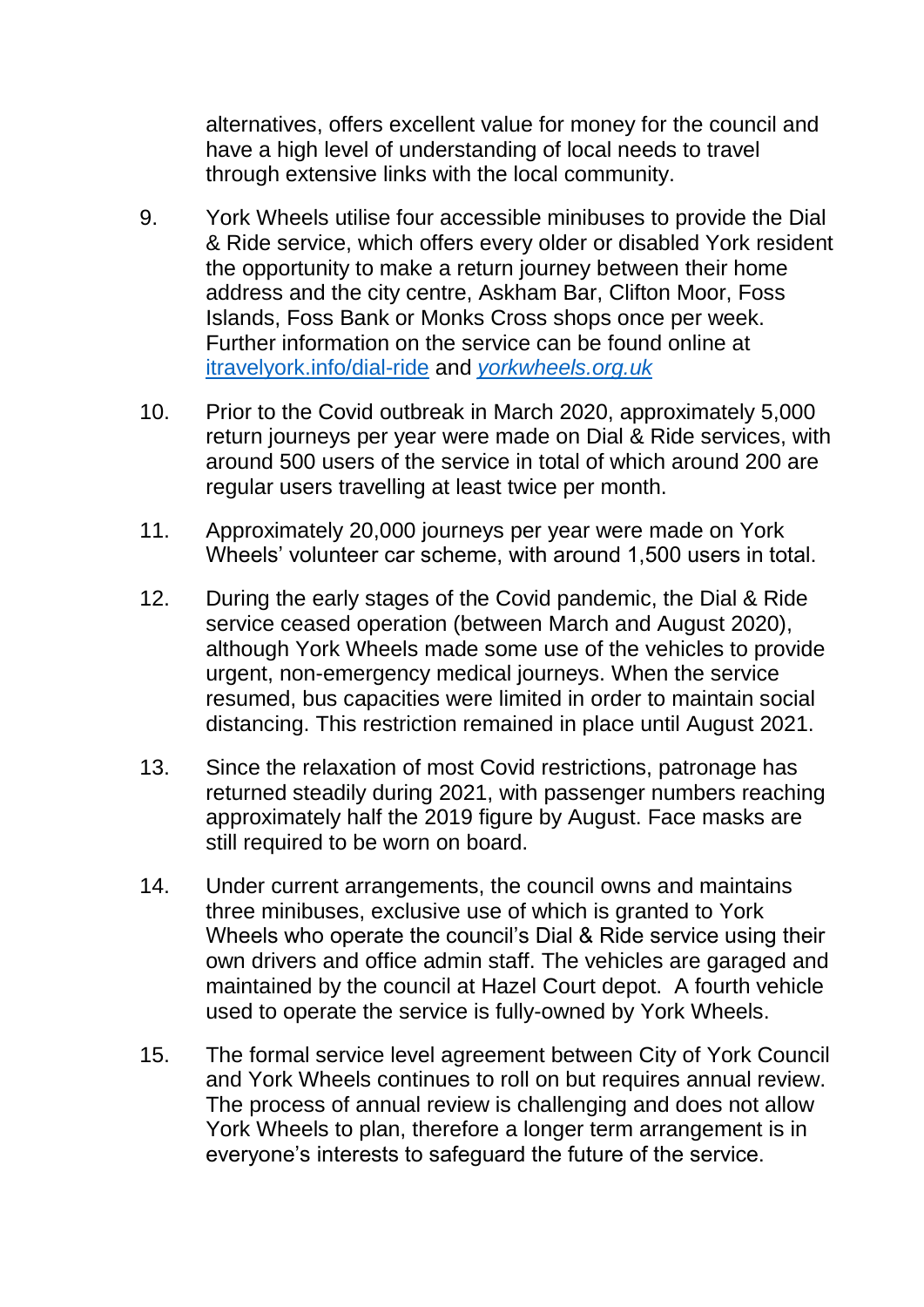- 16. Historically, the true cost of the service has proved difficult to determine as a result of the costs being split across both the council and York Wheels.
- 17. In summary the contribution can be summarised as follows:
	- Service Level Agreement
	- Concessionary Fare
	- Maintenance of the vehicles
	- Parking and Inspection Costs
- 18. Service Level Agreement Under the current arrangements, the council provides £70k annual revenue funding to York Wheels in the form of a service level payment. This amount has remained static since 2012. Using the CPI inflation figure for June 2021, this represents a 16% reduction in real terms since 2012.
- 19. Under the current arrangements, an unspecified amount estimated to be circa £20,000 of the council's £70,000 annual funding contributes towards administration of York Wheels' volunteer car scheme. This scheme allows volunteer drivers, using their own vehicles, to offer journeys to medical appointments for older and disabled persons at a minimal cost. Because of the use of volunteers as drivers, who are recompensed for out of pocket costs but not paid for their time, the service presents very good value for money.
- 20. Concessionary Fare The council makes a further payment to York Wheels to cover the additional cost of permitting Dial & Ride users to travel for half-fare on the production of a valid concessionary bus pass. This is calculated from actual data at the end of each financial year, and usually amounts to approximately £15,000 per year. It should be noted that this is not a subsidy to the Dial and Ride service, but to its users.
- 21. Vehicle Maintenance Costs Vehicle maintenance costs are currently covered by the council using Transport budgets. These costs vary from year-to-year depending on the level of repairs needed to the Dial & Ride vehicles and tend to increase in line with average vehicle age, which is currently high with 2 vehicles more than 10 years old. In 2019/20 these costs were approximately £17,500.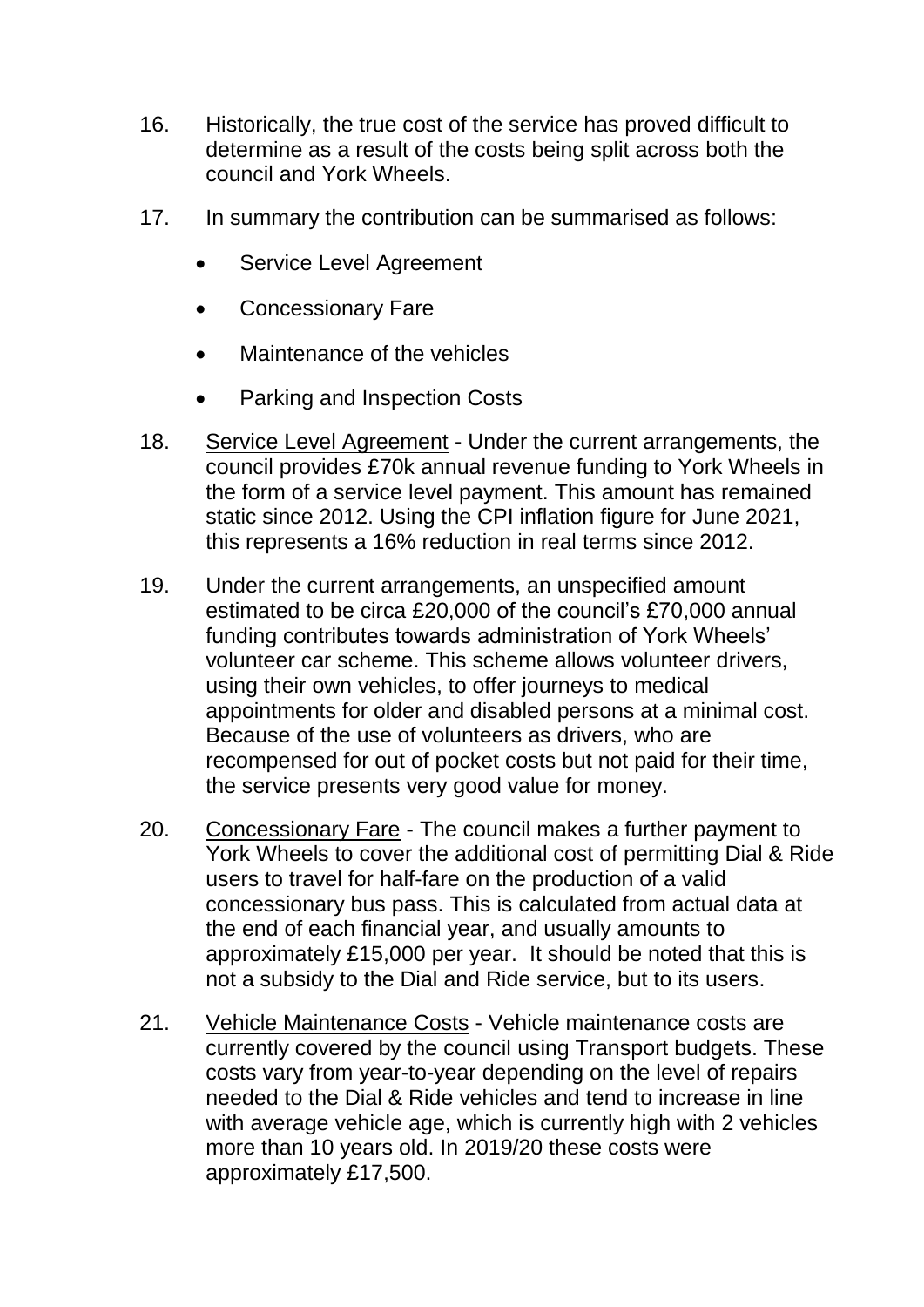- 22. Parking and Inspection Administration Cost This is an in kind contribution as no charge is made for inspection administration or parking of the vehicles at Hazel Court and therefore do not appear on the balance sheet. If the council was to sell equivalent services on a commercial basis, the annual cost charged to the client would be approximately £16k per annum.
- 23. The above cost of the Dial & Ride contributions are summarised in the table below

| Annual revenue payment       | £70,000 - Grant to York Wheels<br>This is approximately split 50k for Dial<br>a Ride and 20k for Voluntary Car<br><b>Share Scheme</b> |  |
|------------------------------|---------------------------------------------------------------------------------------------------------------------------------------|--|
| <b>Vehicle Maintenance</b>   | £17,500 Funded from Transport<br>budget (variable based on<br>maintenance requirements)                                               |  |
| Parking and Inspection       | £16,000 - In kind contribution CYC                                                                                                    |  |
| <b>Administration costs</b>  | No cost incurred                                                                                                                      |  |
| <b>Total per annum</b>       | £103,500                                                                                                                              |  |
| <b>Concessionary support</b> | £15,000 – Payment to York Wheels<br>variable based on Dial & Ride<br>Patronage                                                        |  |

### Current arrangements between the Council and York Wheels

- 24. The formal arrangement between the Council and York Wheels has expired.
- 25. It is not tenable for York Council to continue to pay funds to York Wheels without a new formal agreement between the parties.
- 26. It is also not reasonable to expect a charity to provide a service like Dial & Ride without some understanding of their long term funding arrangements.
- 27. Advice has also been received that the previous agreement was insufficiently clear with regard to key areas such as responsibility for vehicle maintenance and the licences/permits under which the vehicles are operated.
- 28. The current vehicle fleet for Dial & Ride is made up of four vehicles. One is wholly owned by York Wheels (grant funded bid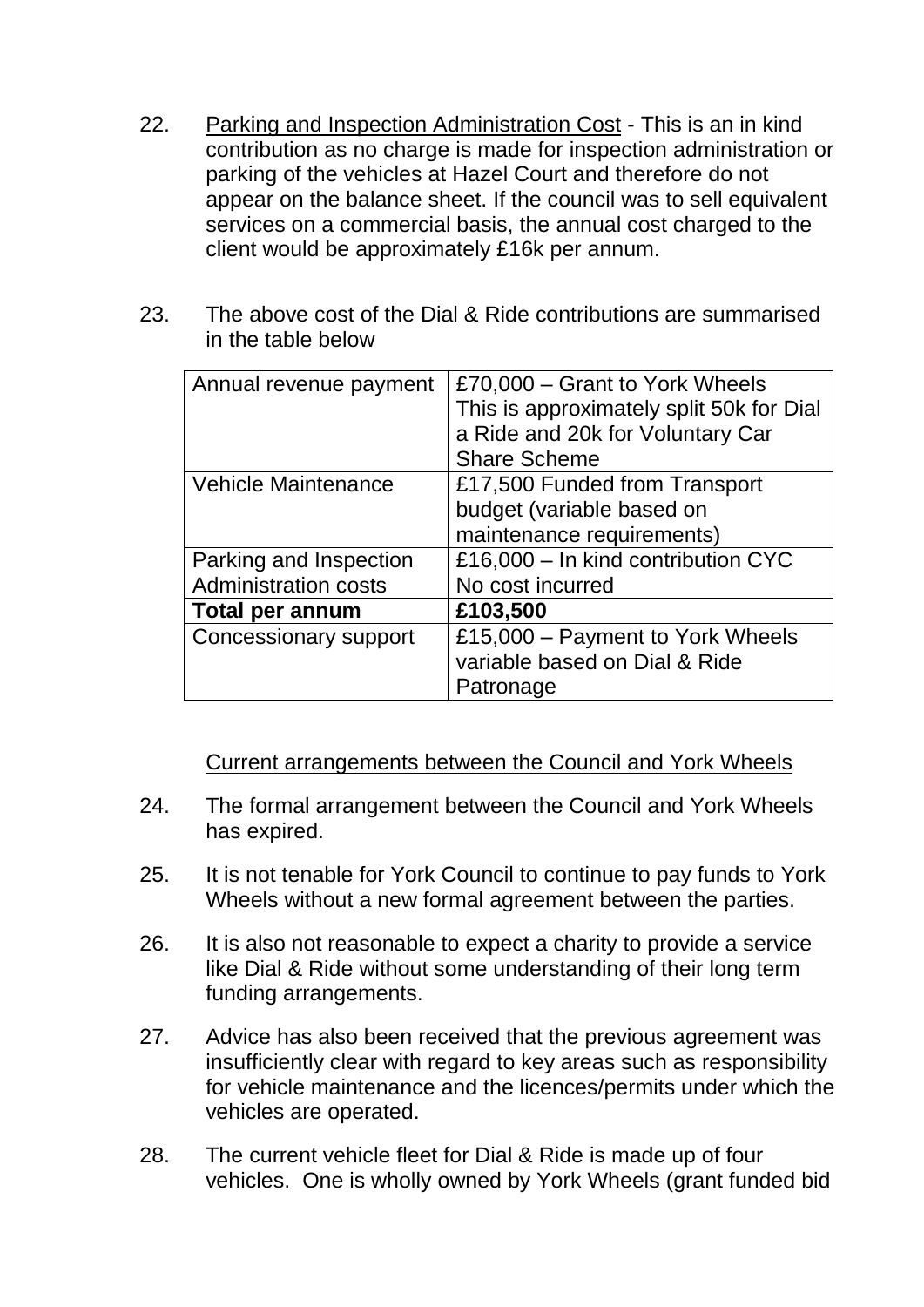to DfT) the remaining three are owned by the Council. Two of the Council owned vehicles are now life expired and require replacement. The other two vehicles have 3 and 4 years' useful service life remaining.

## **Consultation**

- 29. Officers have consulted with colleagues from the council's Procurement, Finance and Legal departments in order to evaluate potential options. We have also consulted extensively with York Wheels.
- 30. As no change to the current level of service being provided is sought by the recommendations, and any future service change under the recommendation would be a decision for York Wheels, the council has not consulted with the users of the York Wheels or Dial & Ride service.
- 31. York Wheels have a special relationship with many residents of the city helping them address their specific access needs.
- 32. If Executive are minded to approve the recommendations to grant fund York Wheels, and have made decisions that remove the blue badge exemption from accessing certain footstreets, then a review with York Wheels about how they could support Blue Badge Holders access the city centre could take place.

## **Options**

- 33. The council therefore needs to determine that should it want to see a Dial & Ride Service delivered in the future how that will be funded.
- 34. In essence two options are available.
- 35. **Option 1** [recommended] Provide a revenue grant to York Wheels to enable them to operate both the Dial a Ride Service and the Voluntary Car Share Scheme as an independent client organisation. Total cost £121,000 per annum index linked revenue funding plus approximately £15,000 per annum concessionary travel reimbursement (variable based on patronage)

And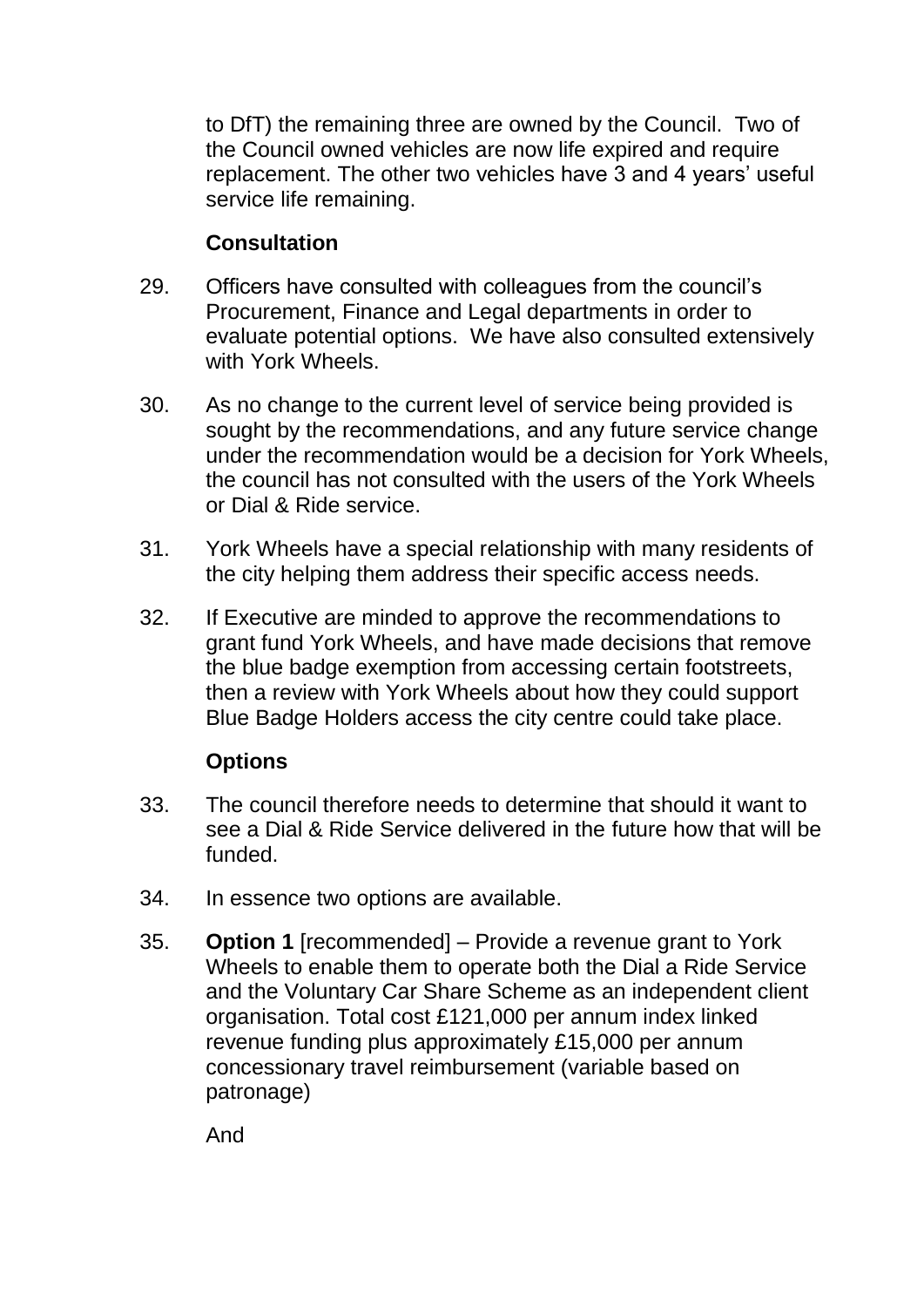To provide £170,000 capital funding within the grant (of which £160,000 is already identified in the Transport Capital Programme) for the replacement of two life-expired Dial & Ride minibuses with new Euro VI diesel equivalents.

36. **Option 2** – Provide grant funding to York Wheels to enable them to operate just the Car Share Scheme as an independent client organisation. Total cost £23,000 per annum index linked revenue funding.

And

Undertake a competitive tender to find a Dial & Ride operator from April 2022 to include the provision of 2 vehicles to replace the life expired vehicles

## **Analysis of Options**

- 37. **Option 1** would see the Council move to a fully-grant funded arrangement with York Wheels
- 38. The following grant funding would be provided to York Wheels:
	- £98,000 annual revenue grant funding for York Wheels to operate the Dial & Ride service.
	- £23,000 annual revenue grant funding for York Wheels to cover administration costs of their volunteer car scheme.
	- One off capital grant funding to allow York Wheels to purchase two new accessible minibuses
	- Transfer of ownership of one seven-year-old accessible minibus, market value approximately £20,000, from CYC to York Wheels.
	- Approximately £15,000 per annum concessionary travel reimbursement (variable based on patronage)
- 39. A grant funding agreement would be made with York Wheels, clearly stating the permitted use of the capital grant funding and requiring that the vehicles (or an amount of funds equal to their current market value) be transferred to the council in the event that York Wheels decide to cease operating the Dial & Ride service.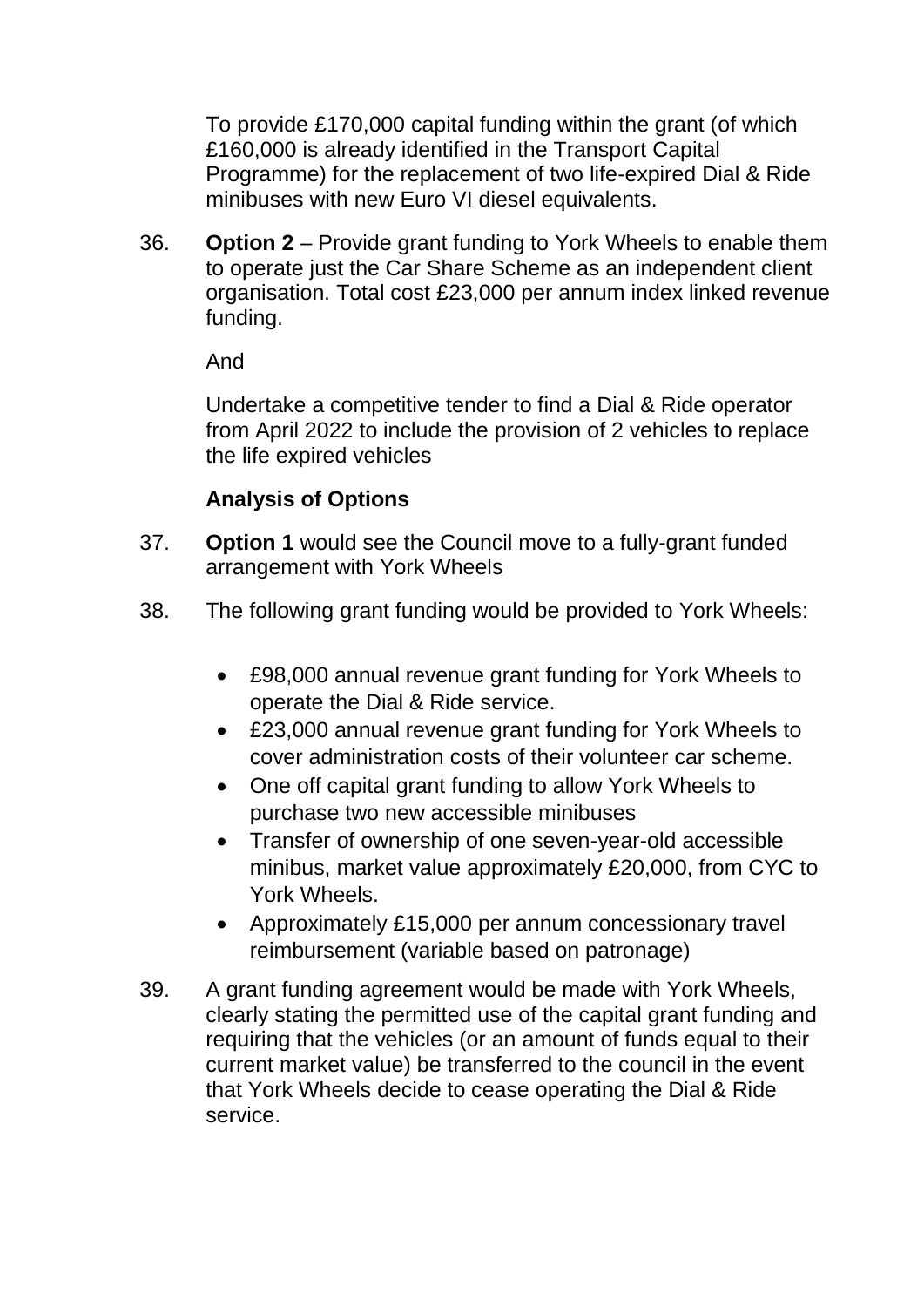- 40. Under this option, York Wheels would have the opportunity to purchase parking at Hazel Court, plus administration costs of inspections, licencing and servicing, currently provided free of charge, from CYC at a fair market rate (approx. £16,000) and the grant proposed has been increased to reflect the current cost.
- 41. Subject to agreement with York Wheels, CYC would continue to maintain the Dial & Ride vehicles, however York Wheels will have the right to select an alternative supplier. In either case, an allocation of £17,500 has been made within the grant to cover vehicle maintenance.
- 42. To ensure York Wheels are operating as an independent body, it will be at their discretion whether or not to take up the council's offer of parking and maintenance facilities.
- 43. To further reinforce this distinction, a capital grant would be provided to allow all the vehicles used to operate the service to be under York Wheels' ownership. The length of the grant period is to be finalised but is expected to be a minimum of 5 years. A further Capital Grant is expected to be needed in 3-4 years time to replace the other vehicles.
- 44. The possibility of using electric vehicles for the service has also been investigated in line with the council's Fleet Management policy. The council's policy, approved by Executive on 19th March 2020, states that all new council vehicles under 3.5 tonnes should utilise electric power.
- 45. The minibuses used to provide the Dial & Ride service have a gross vehicle weight of approximately 5 tonnes and therefore are not required by the policy to be electric. However, the policy decision does require officers to "continue to explore the options for vehicles over 3.5 tonnes to move away from fossil fuels".
- 46. Dial & Ride, as a short-distance, stop/start service, could be ideal for operation by electric vehicles. Use of EVs would assist the council's air quality objectives however the capital cost of the provision of Electric Vehicles is substantially higher than for diesel vehicles.
- 47. Quotes have been sought and at least an additional £200k of capital funding would need to found from other capital sources to upgrade the vehicles to electric operation. It is also anticipated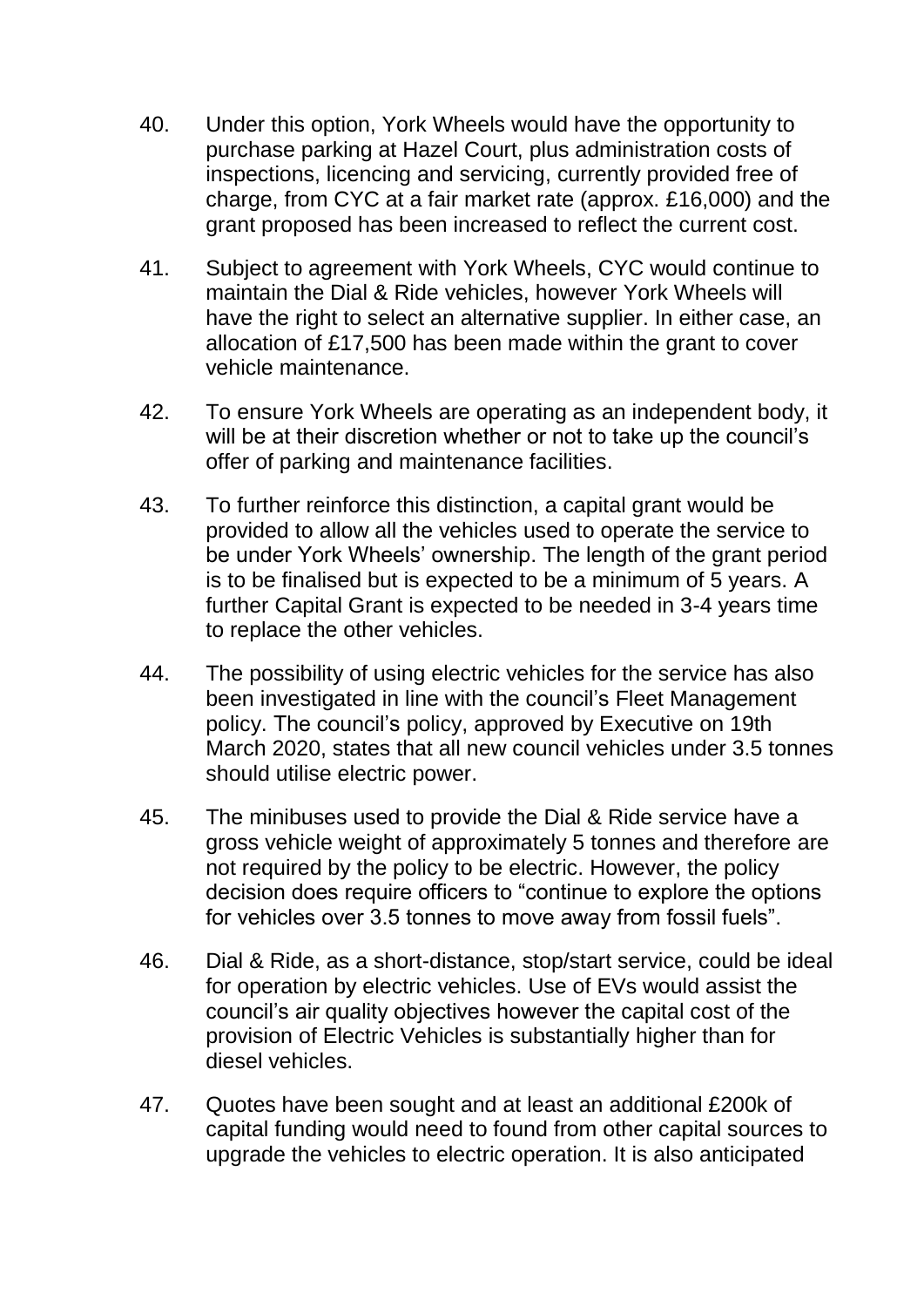that the lead in time for delivery would be significantly longer than for diesel buses.

- 48. It is understood that sufficient charger capacity does not currently exist at Hazel Court, requiring an estimated additional £20k capital funding to install new chargers for these vehicles.
- 49. Given it is outside of the current adopted council policy and the significantly higher cost of Electric Vehicle this alternative is not recommended by officers at this stage, however grant funding opportunities for the potential purchase of electric Dial & Ride vehicles for future replacements will continue to be pursued.
- 50. **Option 2** As the service has not been put out to tender since 2012, it is difficult to establish what the competitive bid prices would be. However it is likely that with increasing fuel and energy costs, ongoing national shortages of driving staff and industrywide uncertainty around the long-term effects of Covid and Brexit on staff availability, bidders would price a significant amount of financial risk into their bids.
- 51. The advantage of the Council going to the market is that it could specify the service it wants. However, in doing this it also risks removing the flexibility that benefits users that the current delivery model allows.
- 52. York Wheels, as a non-commercial charitable organisation operating without a view to profit, are able to operate the Dial & Ride service under a Section 19 permit (as defined in the Transport Act 1985). This means they are not required to hold a PSV operator's licence, employ a Transport Manager and their drivers are not required to hold a CPC (Certificate of Professional Competence). As a result York Wheels have significantly lower operating overheads than a commercial transport provider would.
- 53. Commercial bidders would also factor in an operating surplus, likely to be between 5% and 10%, which would not be present in a bid from a charity or company limited by guarantee.
- 54. York Wheels are likely to put forward a competitive bid, but should they lose out, the scope of their long-standing charitable operation would significantly decrease and there would be a strong adverse impact on the viability of the York Wheels charity as a whole.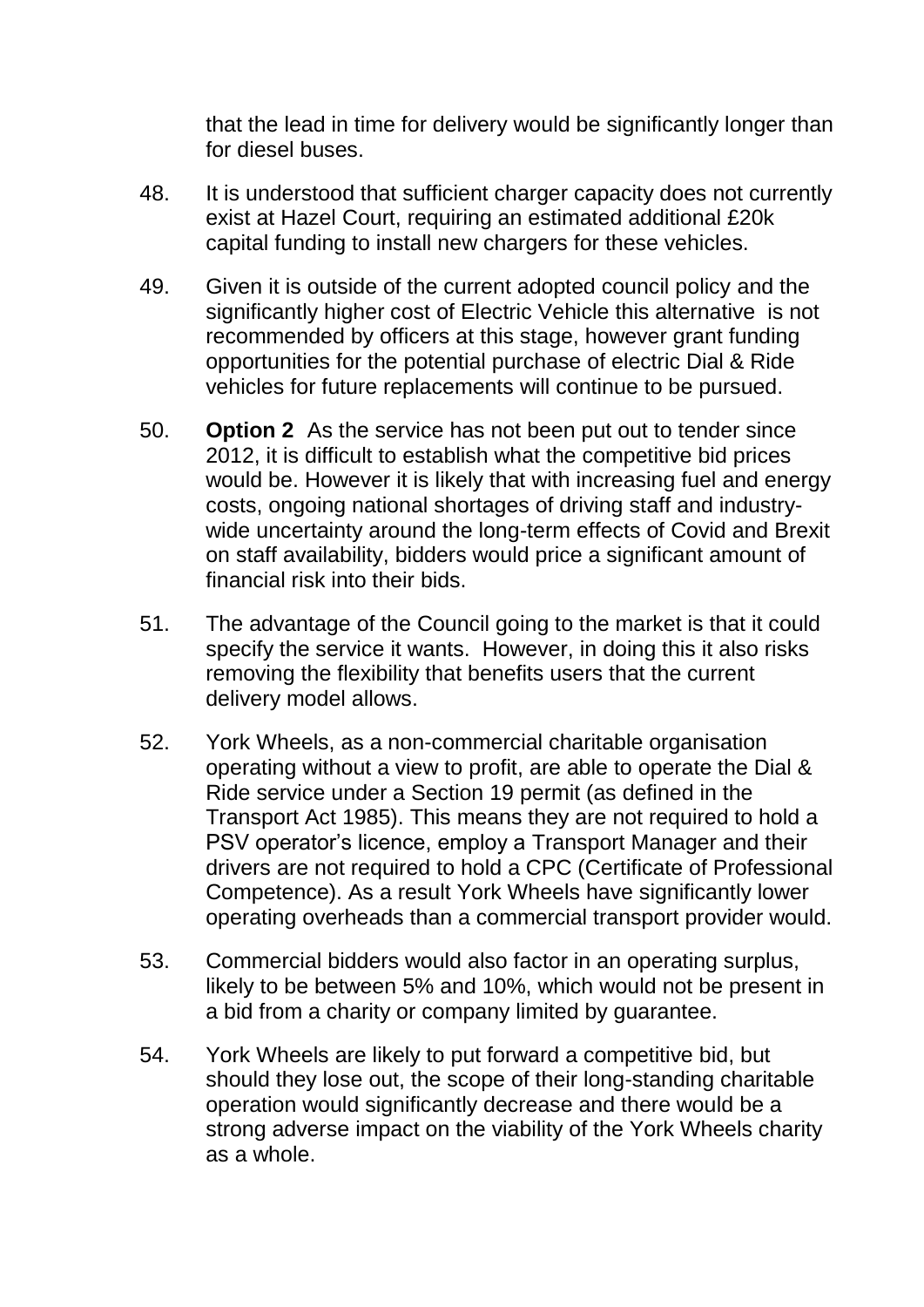- 55. Under this option the council would provide £23k per annum revenue grant funding to York Wheels as a charitable donation towards the administration of their volunteer car scheme, although the funding requirements of the scheme are likely to increase if the economies of scale through combination with Dial & Ride would be lost. For example, the cost of the telephone booking system which is at the heart of both operations is currently shared between the two and would be born entirely by York Wheels if the Dial & Ride service was provided differently.
- 56. Of the options under consideration, the preferred way forward for the council is to provide York Wheels, with an annual revenue grant to continue operating their services. This will clarify the council's total expenditure on the service and create a clear delineation between CYC as the grant provider and York Wheels as the service provider.
- 57. Through the engagement of Blue Badge holders it has become clear that many do not use Dial & Ride or see it as solution that works for them.
- 58. Further engagement is proposed to work with York Wheels and the Blue Badge community to see how the Dial & Ride service could be supported and improved, particularly to provide enhanced access for blue badge holders to the heart of the footstreets. An allocation of up to £50k is proposed in 2021/22 to support and enhance the service. Funding for subsequent years would need to be considered as part of future budget considerations.

### **Council Plan**

- 59. The proposals support the council plan objectives 'good health and wellbeing' and 'getting around sustainably'. This is because:
	- Use of the Dial & Ride service reduces the number of car journeys on York's road network
	- The Dial & Ride service allows people with restricted mobility to access activities they would otherwise find it difficult to reach. This has a range of good outcomes for both physical and mental health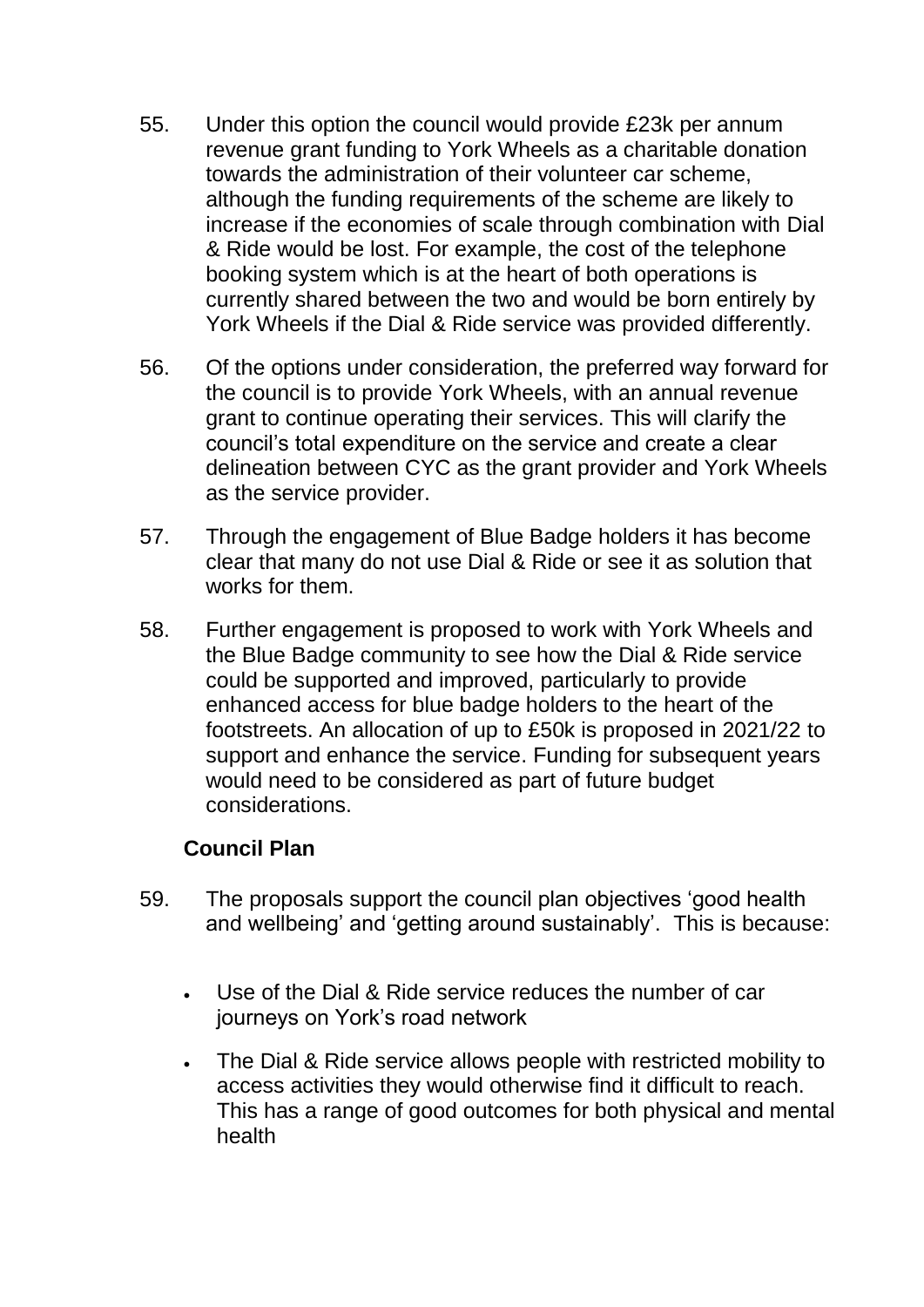The Dial & Ride service is also able to access the pedestrianised footstreets area of York city centre and has an important role in providing access to this area for mobility impaired people as a mitigation for the restricted vehicular access to this area.

## **Implications**

# **Financial**

- 60. The current revenue budget for Dial & Ride is £88k. In addition there is £15k of funding from the concessionary fares budget. The proposed grant funding of £121k is an increase of £33k on the current Dial & Ride budget. This increase can be funded from the annual Bus Service Operators grant received from DfT. The grant funding is intended to be used for the purpose of supporting local bus and community transport services. York's share of the grant is £150k per annum.
- 61. It would also be necessary to provide a capital grant to York Wheels to fund the purchase of 2 mini-buses to replace the 2 life expired mini-buses at an estimated cost of £170k. There is an existing allocation in the 2021/22 transport capital programme of £160k to fund this. It is proposed to fund the additional £10k by reprioritising and re-profiling the delivery of other schemes within the existing Transport Capital Budget. Further capital grant funding will likely be required in future when the remaining minibuses also need replacing unless other funding sources become available. This will be considered as part of a future budget process.
- 62. Members agreed as part of the 2021/22 budget a Covid Contingency of £2.5m to support the council with financial pressures arising from dealing with and recovering from the pandemic. It is recommended that any one-off expenditure incurred supporting the service and encouraging additional provision with Blue Badge groups (up to £50k) is funded from this contingency. Should there be ongoing costs this would need to be considered as part of future budgets.
	- **Human Resources (HR)**  none*.*
	- **Equalities**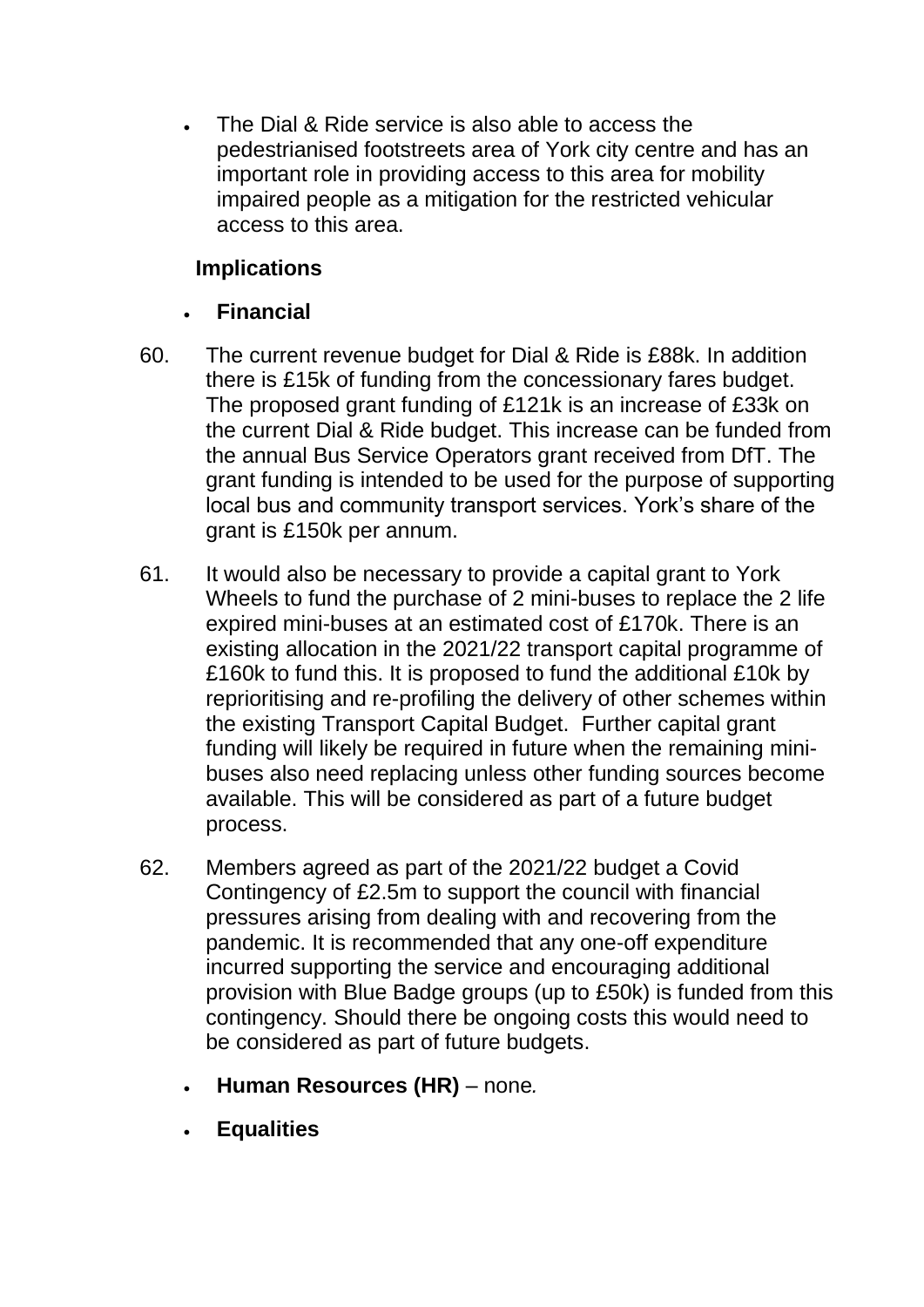- 63. The recommended option would could continue the provision of the Dial & Ride service which is of assistance to residents with protected characteristics. An Equalities Impact Assessment is provided at Annex A.
	- **Legal**

### 64. *Option 1 – Combination of Revenue and Grant Funding*

#### *Procurement Risks*

- a. The award of grants sits outside of the Public Procurement Regime under the Public Contract Regulations 2015; however this depends on the exact terms of the grant agreements used by the Council.
- b. A grant is a gift of funds for a specific purpose. In almost all grant agreements, the authority is giving the recipient funding in order for them to provide public services to members of the public; it is not an agreement for the provision of services, directly or indirectly, to the funding body itself.
- c. If in practice, the authority however requires the recipient of any grant to provide something in return for the funding to the authority, then it is more likely that the arrangement will be a public service contract that is caught by the Public Procurement Regime.
- d. However, if the grant is subject to conditions so that the grant beneficiary is likely to be able to do no more than cover its costs in providing the relevant services, it may be that the arrangement will not be considered to be within the scope of Public Procurement Regime. This is because it will not have the necessary cross-border interest.
- e. If a grant is found to be a public service contract which was let in breach of the Public Procurement Regime, it risks being declared ineffective, denying local residents of a much valued service, and causing the Council to clawback all funding and/or assistance provided, which could then significantly impact upon York Wheels' financial and economic standing and their ability to continue to operate, posing a potential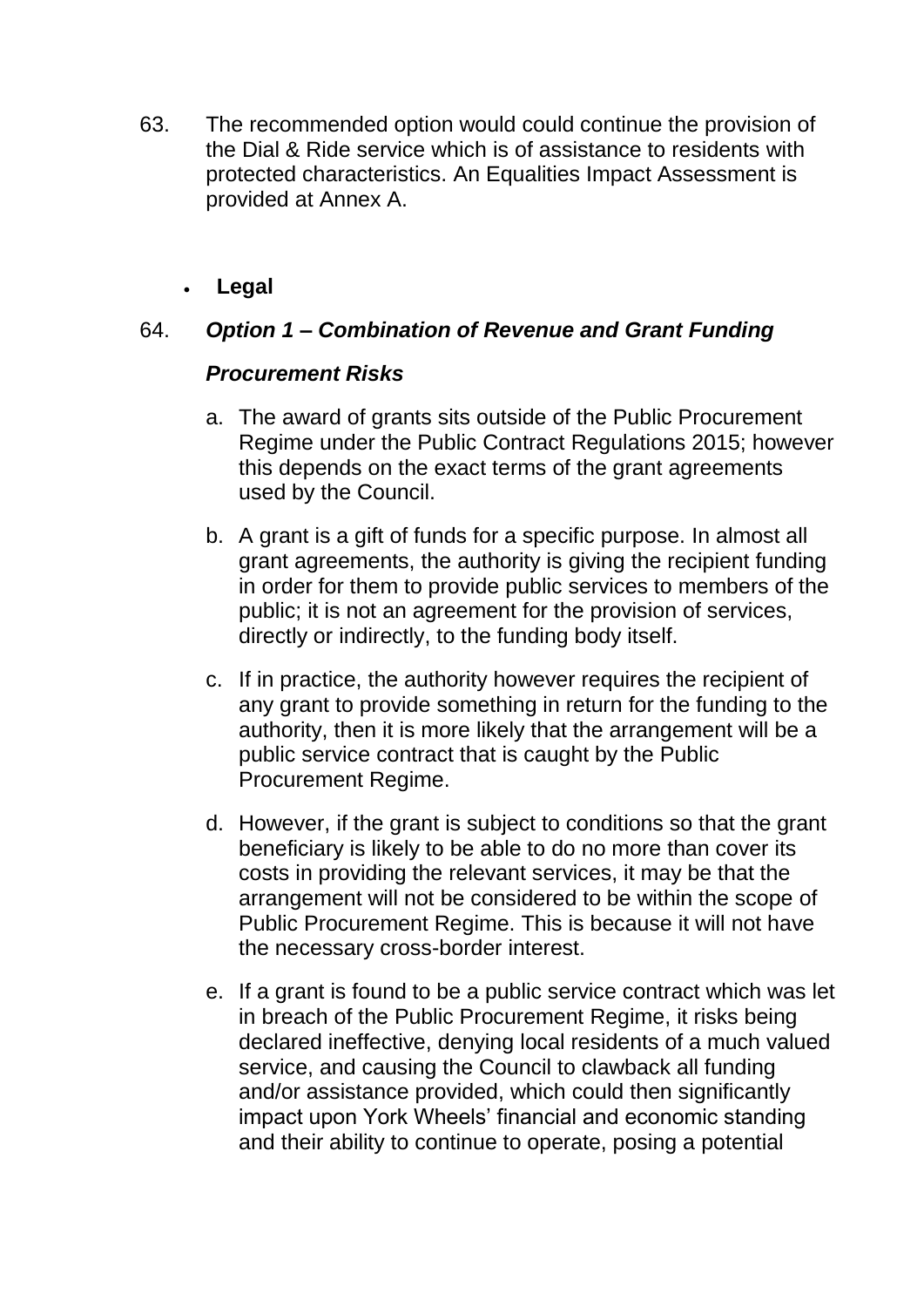political and reputational risk should the charity become insolvent.

- f. Special care will therefore need to be taken when drafting any grant agreements issued to York Wheels under this option. The documents will need to (inter-alia):
	- i) cover both the operational and capital elements of the grant;
	- ii) set out the terms and conditions for continued compliance and monitoring of expenditure under the funding agreement in order to ensure taxpayer's money is being spent properly by York Wheels;
	- iii) incorporate the ability for the Council to review and/or determine the award of the revenue grant on an ongoing basis (particularly if this is characterised as a **Service of Economic Public Interest** (see 64(n) below) – e.g. the grant agreement could be set for a period of five (5) to seven (7) years (to tie into the lifespan of the vehicles provided thereunder) but with regular review intervals at say every two (2) or three (3) years to assess whether or not other charitable organisations have been formed in that time to deliver the service, or if grant remains at the necessary level for York Wheels to continue delivering the service;
	- iv) make it clear that York Wheels are not obliged to deliver any services to the Council, and that they may use the funding / assistance for the furtherance of the objectives of the grant agreement as they see fit, but subject to appropriate clawback provisions to recover any unspent or misapplied grant funding, or assets and/or equipment provided in kind (e.g. vehicles).

## *Subsidy Control (formerly State Aid) Risks*

g. If we proceed down this route, then a full and detailed Subsidy Control assessment will need to be undertaken by Legal Services in due course.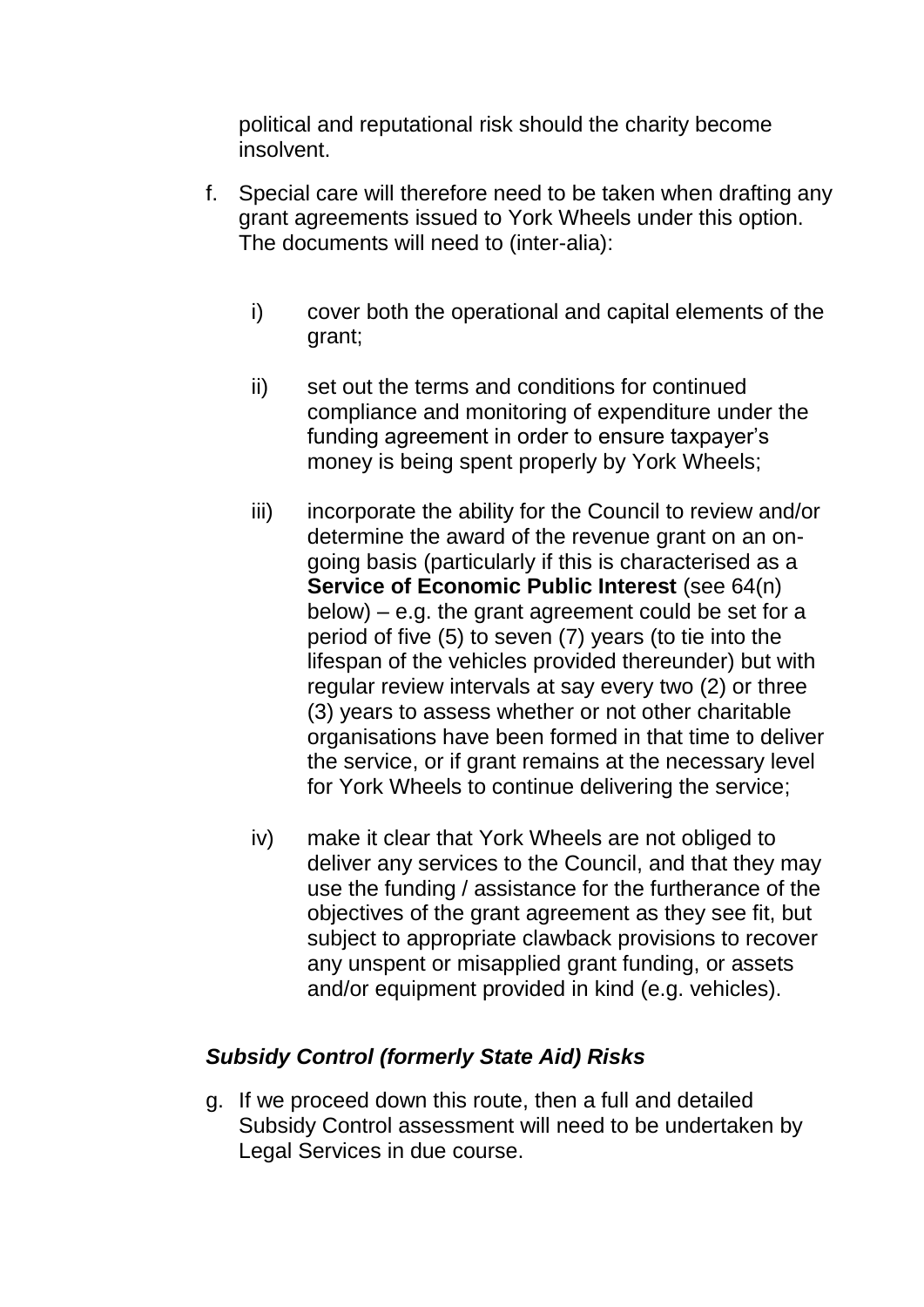- h. Despite the fact York Wheels has charitable status, they are arguably carrying out an economic activity in delivering the Dial & Ride service and will potentially be caught by the Subsidy Control Regime (formerly the old European State Aid rules).
- i. Depending on the outcome of this assessment, this will determine whether or not the Council can indeed continue to award the grants to York Wheels without infringing these rules.
- j. If we were challenged, then any grants would potentially need to be repaid to the Council by York Wheels, which again would have a serious impact upon York Wheels' financial and economic standing and their ability to continue to operate.
- k. We have been providing aid to this charity for many years without testing alternatives and this is a risk to be aware of. However as we have already been doing this for many years, that risk may realistically be low.
- l. Subject to a full and detailed assessment in due course, further to the information provided in relation to this report it appears at this stage that it is highly unlikely that the grants described to local charity like York Wheels will be classified as a Controlled Subsidy.
- m. A controlled subsidy for the purposes of these rules, must possess all four (4) of the following characteristics:
	- Does the subsidy constitute a financial (or in kind) contribution such as a grant, loan or guarantee?
	- Has the subsidy been provided by a. 'Public Authority.' including, but not limited to, central, devolved, regional or local government?
	- Does the award of the subsidy confer a benefit on the Recipient in the sense of an economic advantage over its competitors that is not available on market terms?
	- Does the subsidy cause a distortion in or harm to competition, trade or investment between the UK and the EU, or any of the UK's other international trading partners?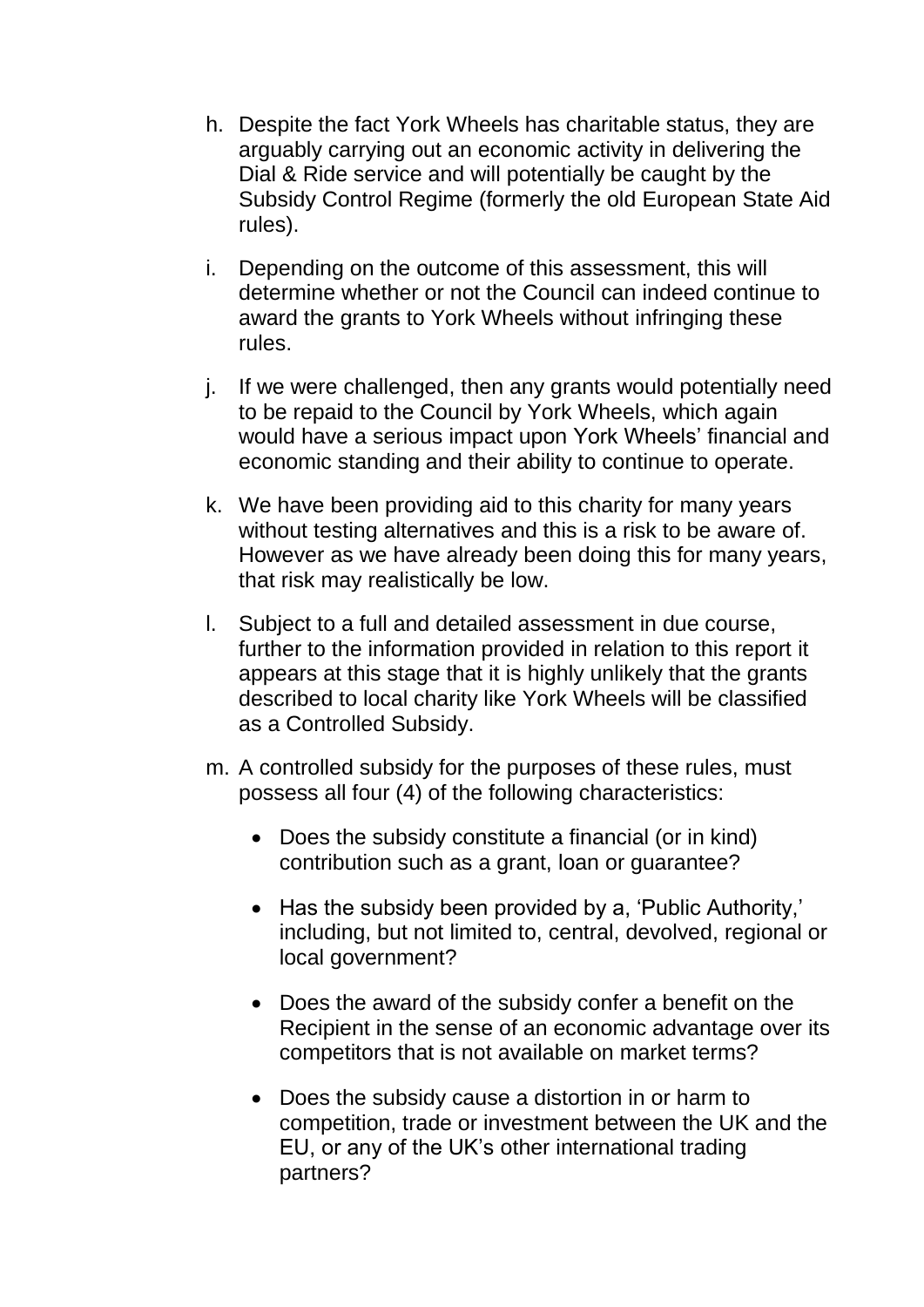- m. Any grant to York Wheels arguably fails to meet the above definition because it fails to meet the last two (2) requirements for the following reasons:
	- i. Awarding a grant to York Wheels is unlikely to give them an economic advantage due to the current lack of similar services within the York Area:-

E.g.

 Whilst most local bus and taxi firms could theoretically have this capability, York Wheels are able to apply for a Section 19 permit (as defined in the Transport Act 1985). This means they are not required to hold a PSV operator's licence, nor employ a professional Transport Manager, and their drivers are not required to hold a CPC (Certificate of Professional Competence). As a result York Wheels have significantly lower operating overheads than a commercial transport provider would.

If the services were procured, again local bus and taxi firms could in theory bid, but would not be able to compete on price with York Wheels because of their inability to obtain these Section 19 Permits.

- Local ambulance services could theoretically provide similar services, but again the likelihood is that they would be unwilling to do so.
- Whilst other similar charitable organisations may exist now or in the future, there are currently at the time or writing this report none within the vicinity of York that can provide a similar service to residents that York Wheels currently does.
- ii. Given the highly localised nature of York Wheels' activities to the administrative area of York, there is highly unlikely to be any cross border interest and as such any negative impacts on competition, trade and investment between the domestic UK states, as well as the UK's international trading partners. Further, in the event of any possible impact of competition, trade and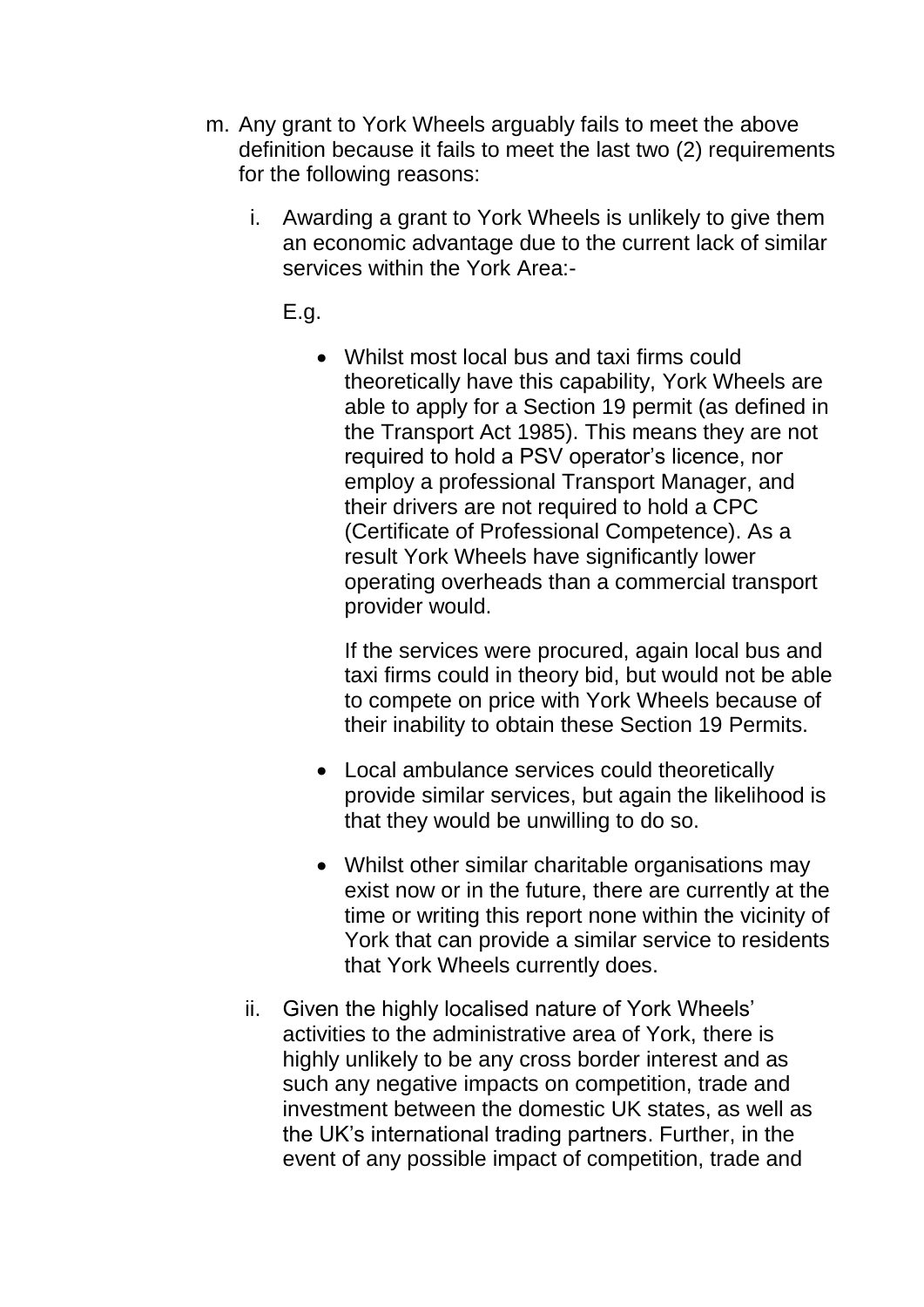investment is arguably offset by the positive impact funding the Dial-a-Ride Scheme in this way will have on the community.

- n. Another thing to possibly consider in due course is whether we can argue if York Wheels are providing a Service of Public Economic Interest ('**SPEI**'), which again would sit outside of the Subsidy Control Rules. For this to apply however, one must be able to argue that the services provided by York Wheels to the public and would not be supplied (or would not be supplied under the required conditions) without public intervention, and are of particular importance to society. In the past, SPEIs have included rural public transport services, so this may worth exploring with York Wheels. However, the Council can only award a subsidy for the delivery of a SPEI if:
	- $i.$  it does so in a transparent manner in other words:
		- the Council regularly reviews the SPEI subsidy to ensure it remains what is necessary to deliver the service; and
		- $\bullet$  if the funding is above what is necessary, then the Council authority must recover the excess; and
		- the Council must conduct such a review at least every three (3) years and upon expiry of the grant agreement,

all of which can be built into the drafting of the grant agreement if we decide to go down the route of an SPEI (see para. 64(f) (iii) above); and

ii. it is satisfied that the value of the subsidy is restricted to what is necessary to deliver that service. Public authorities should take into consideration the cost of delivering the service and what would be a reasonable profit for the enterprise delivering the task when deciding the value of the subsidy.

#### 65. *Option 2 – Grant funding for the Car Share Scheme and a new procurement of a public service contract for the Dial-a-Ride Scheme*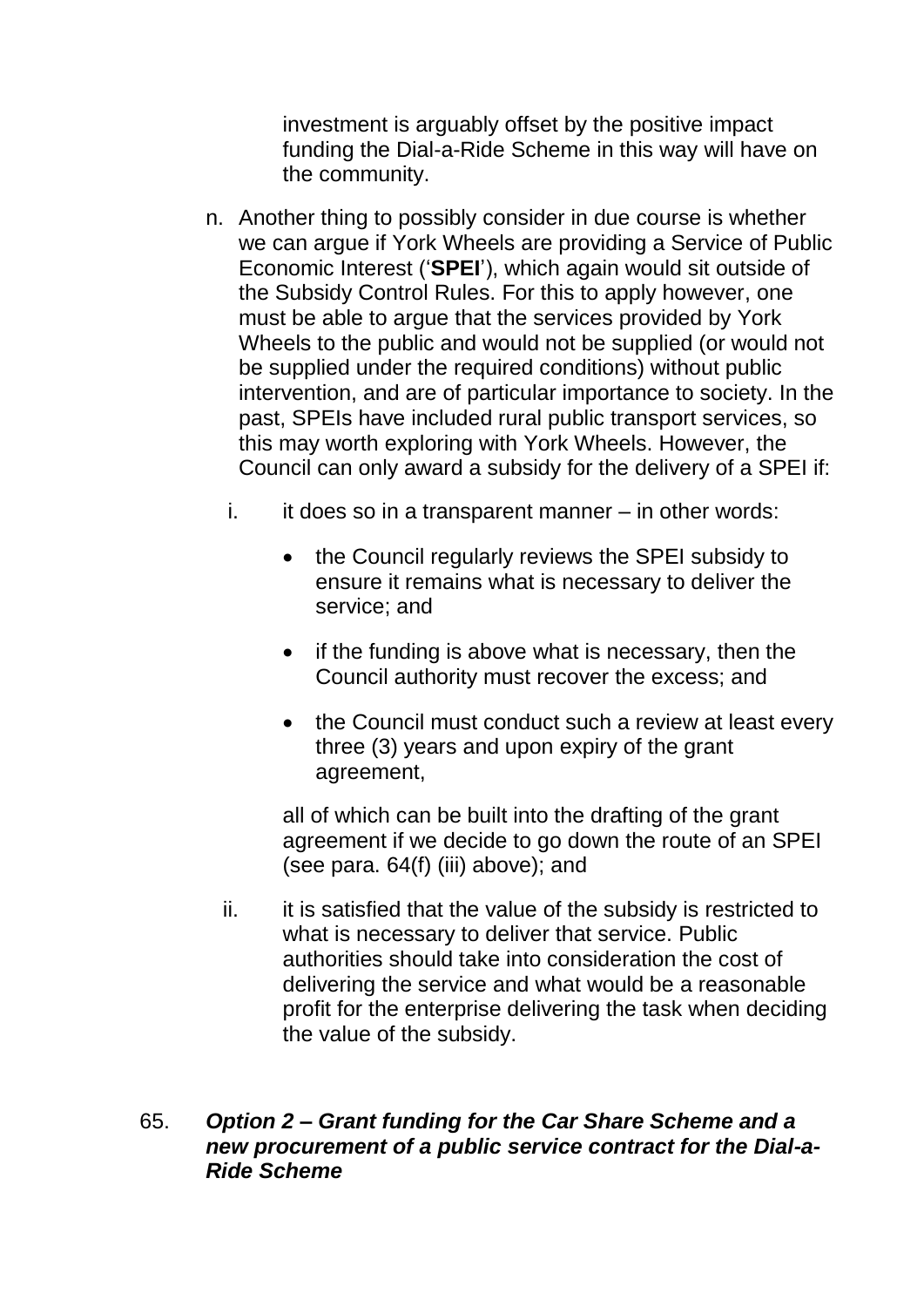## *Procurement Risks*

- a. In terms of the procurement risks for the Car Share Scheme Grant, please refer to para. 64(a) to (f) above.
- b. Any procurement of the Dial-A-Ride Scheme would need to be subject to a robust procurement strategy carried out in line with the Public Procurement Regime under the Public Contract Regulations 2015 and the Council's Contract Procedure Rules.
- c. There is a concern however that there is a strong likelihood that such a procurement will either fail to generate sufficient competition, resulting in York Wheels being the only bidder, or that any other provider who does bid will not be able to match York Wheels on price due to (*inter-alia*) York Wheels' ability to apply for Section 19 Permits (para. 64(m)(i) above), meaning that running a procurement such as may not achieve best value for the Council or local taxpayers.
- d. Further, a public service contract will require Council staff to take a more hands on approach to contract management than if we were to simply provide York Wheels with grant funding to deliver their existing schemes as they see fit, and a public service contract will also need a full specification from the Council, removing any degree of flexibility York Wheels has at present. That said, this will give the Council greater control over service delivery, to ensure that taxpayer money is being spent properly.

### *Subsidy Control (formerly State Aid) Risks*

- e. In terms of the Subsidy Control risks for the Car Share Scheme Grant, please refer to para. 64(g) to (n) above.
- f. Any competitively tendered service contract for the Dial-a-Ride Scheme would fall outside of the Subsidy Control Regime, provided that a compliant tender exercise has been followed.

### **66.** *Additional Legal Considerations*

#### *Short Term extension to current arrangements*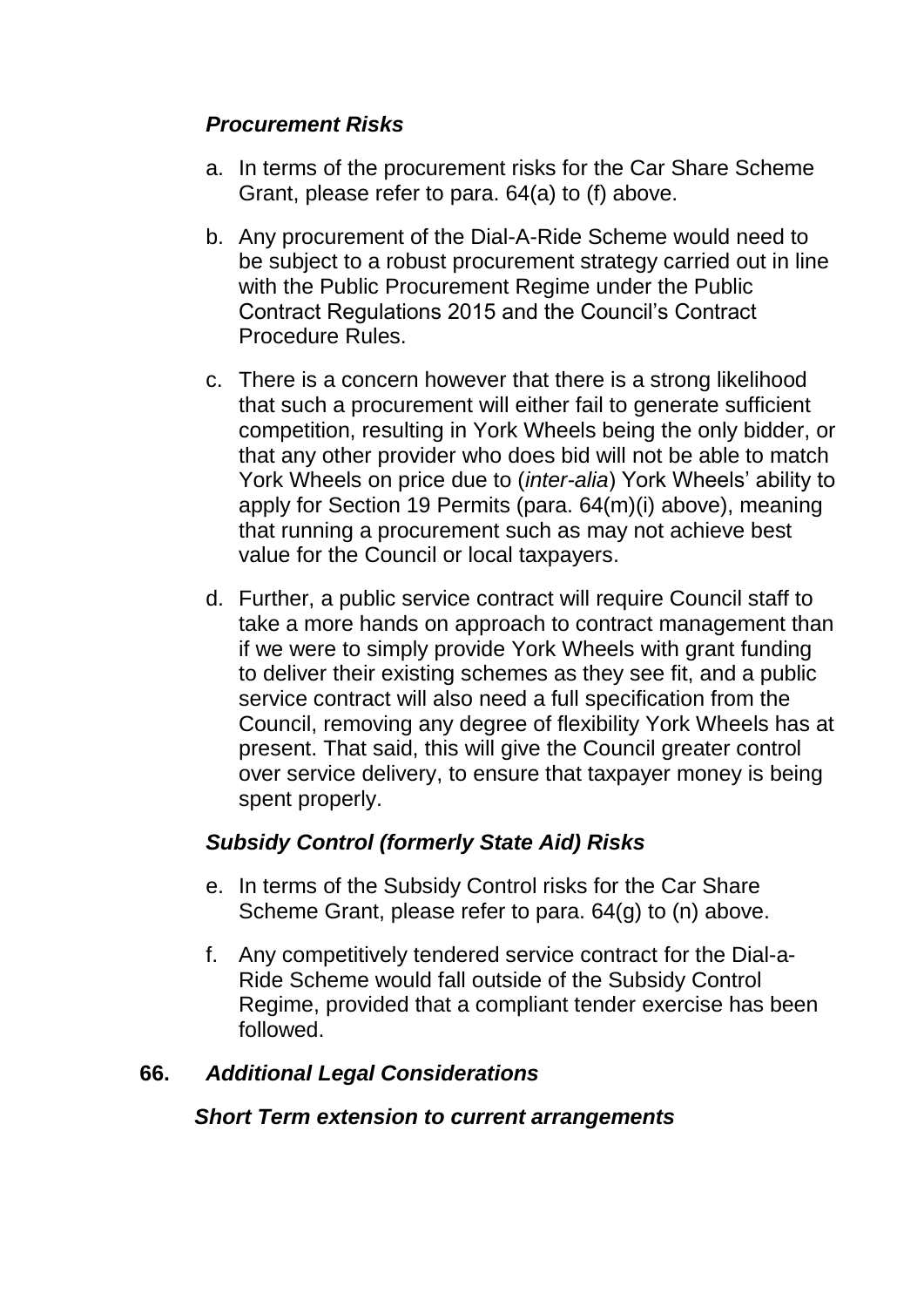- a. The proposal in Option 1 appears to be the best way to proceed, but there is also an argument that testing the market after nearly a decade to see if there is no alternative option could offer us protection against challenges of anti – competitiveness.
- b. It would also help prove that unless we provided this funding in the future, the market would not fill the gap and the service would cease, which is one of the exemptions allowing us to comply with the new Subsidy Control Regime.
- c. Reviewing how this service is delivered may include considering whether the Council could manage the service itself in a more cost effective way.
- d. Arguably, continuing with a short term arrangement for another year would allow all this analysis to be done, and then if no other viable option were found in this time then the Council would have the evidence we needed and be more justified in setting this arrangement on a longer term footing.
- e. That being said, given the initial Subsidy Control assessment above, and the arguments that such a procurement may not generate the level of competition we hope, one could argue that such a short term arrangement would not provide any benefit in terms of best value to local residents. The short term arrangement would also not negate the need for the Council to purchase the 2 replacement mini buses if continuity of service were to remain reliable.

#### *Possible future support for Blue Badge Holders with access to the City Centre*

- f. There is also the possibility of further funding in due course for York Wheels to provide support to Blue Badge Holders to access the City Centre.
- g. Assuming that these discussions were successful, and this was something York Wheels were able to provide, if we were to proceed with Option 1, this would then require a Deed of Variation to the existing Grant Agreement or its own Grant Agreement for this additional funding, in either case drafted by Legal Services.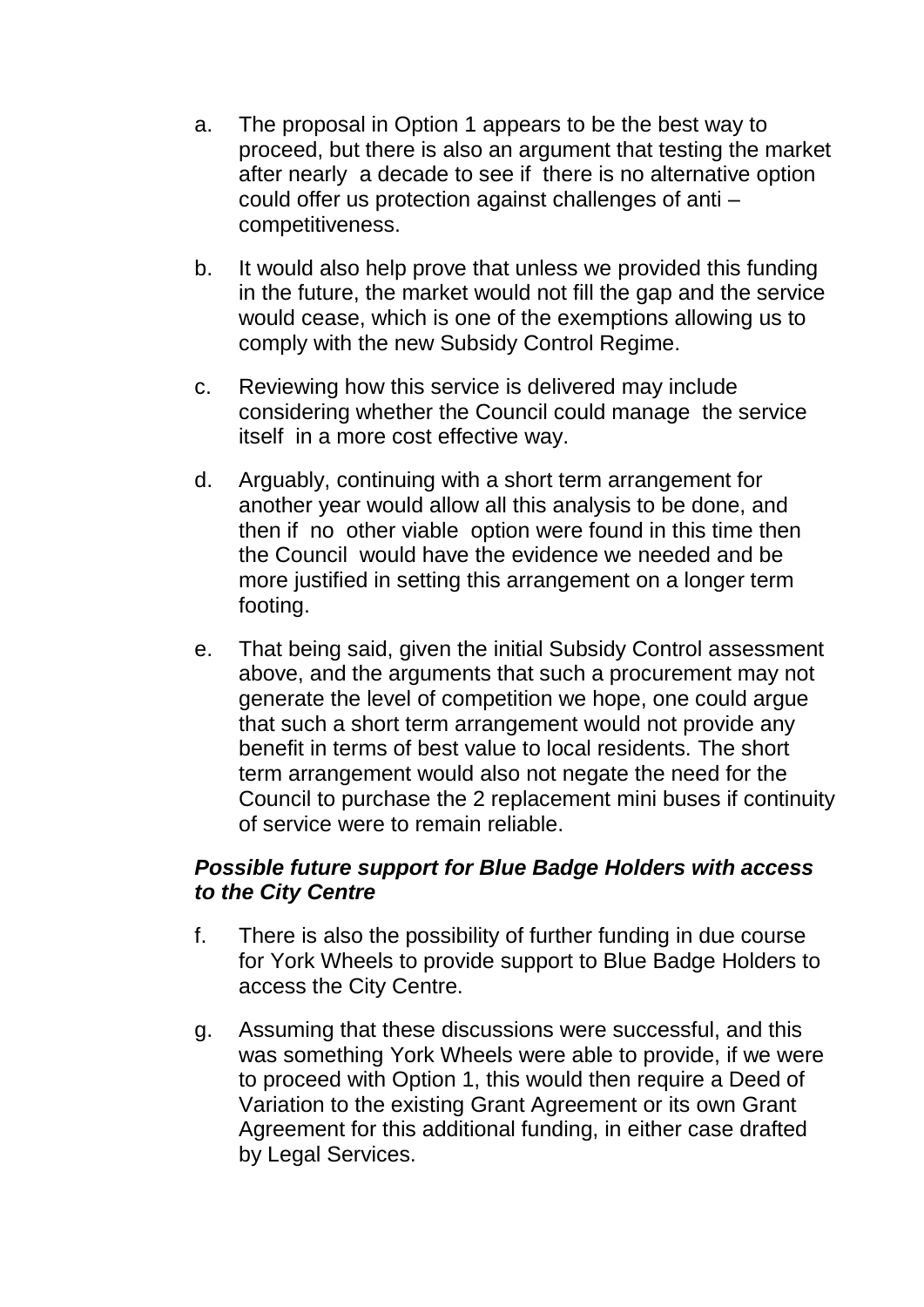The same Procurement and Subsidy Control Risks outlined in para. 64 would apply to this further grant, and a detailed Subsidy Control Assessment would need to be carried out at time of this award (particularly if by then the new UK Subsidy Control Bill has been passed – any new assessment would need to be carried out in the context of this Bill; at the time of writing it is unlikely that a retrospective assessment for the initial grant will need to be carried out, provided that the initial grant agreement was entered into prior to the new Bill being enacted into law).

- h. If however we proceeded with Option 2, any variation to any public service contract to include the Blue Badge Services will amount to a direct award of a brand new public service contract without advertisement, unless we can successfully argue that one of the permitted categories of variation under Regulation 72 of the Public Contract Regulations 2015 applies.
- i. Based on the information in this report, either:
	- i. the Council would need to draft the Specification of the Dial-a-Ride Contract in such a way that it allows at any time from service commencement for the Council to require the provider to deliver the Blue Badge Services at a future date, subject to formal written notice and sufficient funding being in place at that time. The specification will need to fully detail the Blue Badge services required and may also need to set out all relevant outputs, KPIs, service levels, and payment provisions at the point of tender, even if the Service may not be required until a much later date. This would then be a compliant public service contract variation under Regulation 72(1)(a) of the Public Contract Regulations 2015;
	- ii. otherwise, any variation made at the time would have to comply with one of the other permitted exemptions under the rest of Regulation 72, which will require an assessment by Legal Services and Procurement prior to such a variation, and a Deed of Variation drafted by Legal Services.
- **Crime and Disorder**  none.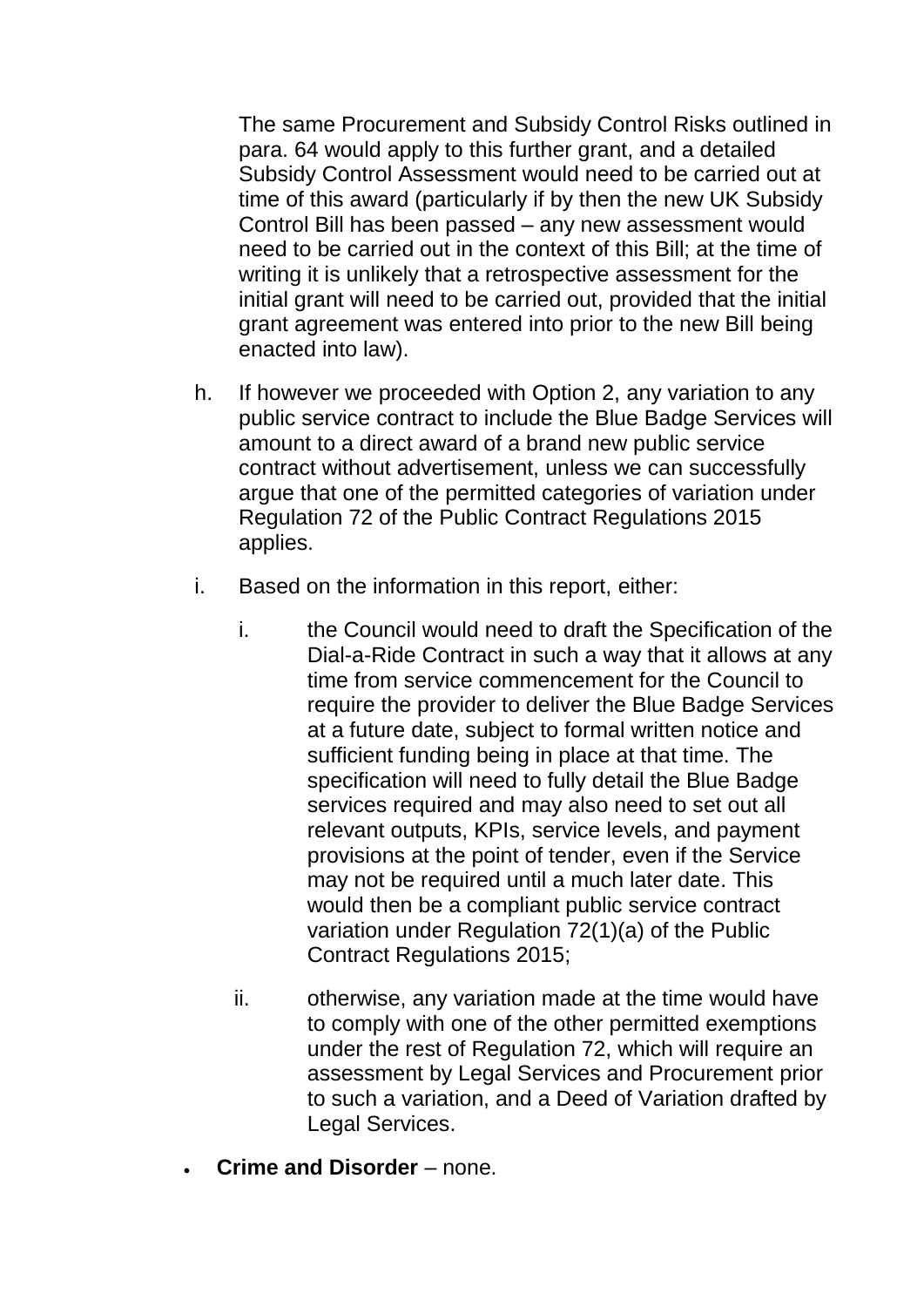- **Information Technology (IT)**  none
- **Property**  none.
- **Other**
- **Risk Management**
- 67. It is anticipated that the recommended option would continue the current level of service to residents in the city. However there are currently significant cost (fuel prices) and resource (driver availability) pressures on public transport services and this could have a negative impact on the level of service which can be provided in the future. The grant level will be reviewed as part of the annual budget setting process to address these pressures.
- 68. There is a risk that the grant agreement approach proposed in the recommended option could be challenged on a Subsidy Control Assessment or Procurement basis but the risk of a successful challenge is considered low.
- 69. There is a risk of significant additional cost if the service was to be procured commercially rather than operated through the proposed grant arrangement.

### **Contact Details**

**Author: Chief Officer Responsible for the report:**